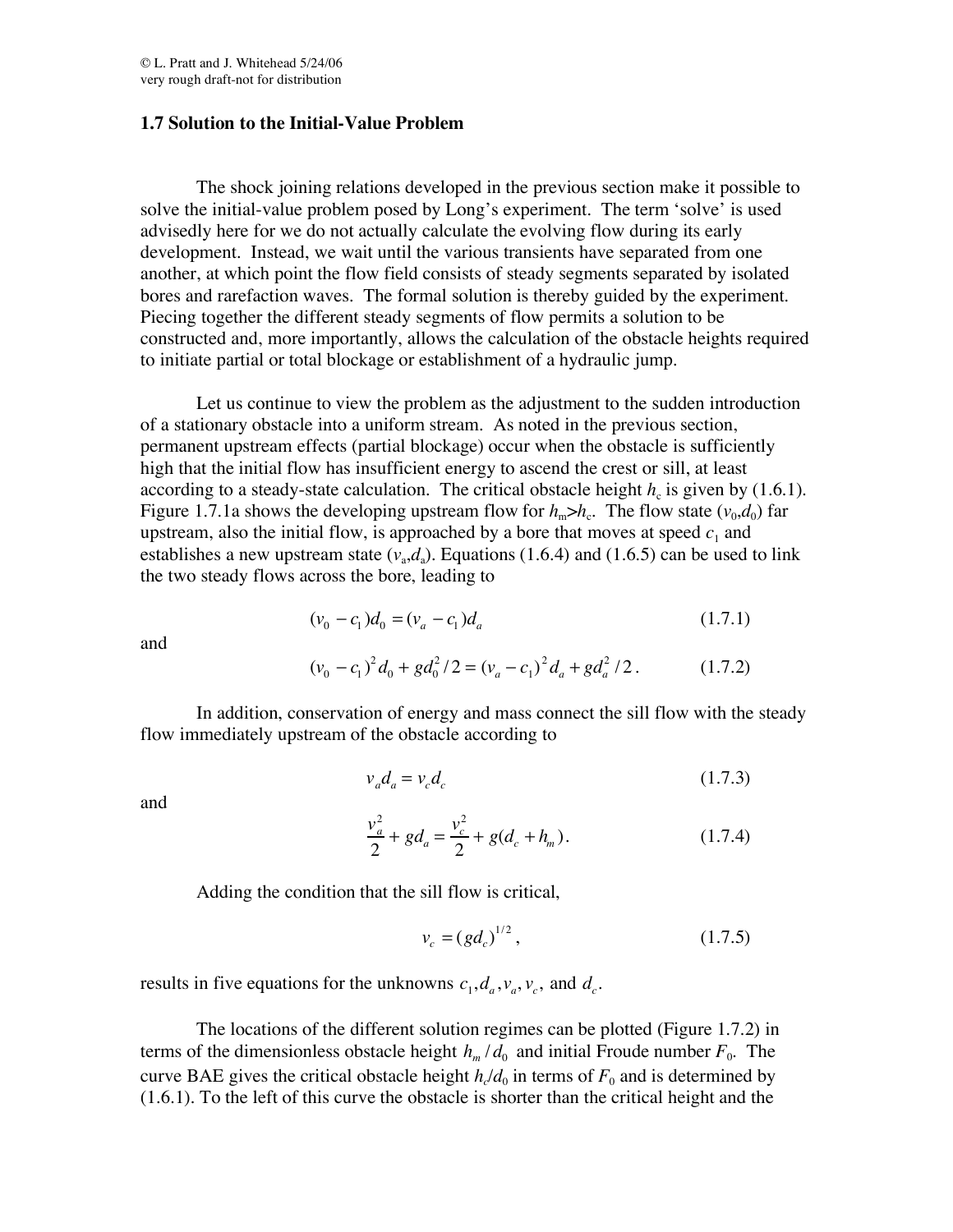steady flow established is completely supercritical or subcritical, depending on the initial Froude number. No upstream influence exists. To the right of this curve, upstream (and downstream) influence occurs and the flow adjusts to a hydraulically controlled steady state. As we have shown, the upstream influence takes the form of a bore that partially blocks the flow. Note that *any* bore that propagates upstream must decrease the volume transport, a property that can be deduced from conservation of mass (1.7.1) in the form:

$$
v_a d_a = v_0 d_0 + c_1 (d_a - d_0). \tag{1.7.6}
$$

Since  $c_1$ <0 and  $d_a$ > $d_a$  the final transport is less than the initial transport ( $v_a d_a < v_0 d_0$ ) and we say that the flow is partially blocked. Various properties of the solution including the bore speed and the final transport can be obtained by solving (1.7.1-1.7.5) and some of these properties are presented in Baines (1995, figures 2.10 and 2.12).

Further to the right in the diagram curve BC gives the value of  $h_{m}/d_{0}$  needed to completely block the flow. The governing relation (see Exercise 1) is given by

$$
F_0 = \left(\frac{h_m}{d_0} - 1\right) \left(\frac{1 + h_m / d_0}{2h_m / d_0}\right)^{1/2}.
$$
 (1.7.7)

The wedge shaped region EAF in Figure 1.7.2 represents special initial conditions for which two final steady states are possible, depending on how the experiment is carried out. Consider the curve AF, which indicates upstream values of  $F_d$  and  $h_m/d_0$ where a stationary bore is possible in the flow approaching the obstacle. For these upstream conditions the steady flow near the obstacle can either be entirely supercritical, or have the stationary bore upstream of the obstacle leading to hydraulically controlled flow over the obstacle. The curve is obtained by setting  $c_1=0$  in (1.7.1)-(1.7.5), resulting in

$$
\frac{h_m}{d_0} = \frac{(8F_0^2 + 1)^{3/2} + 1}{16F_0^2} - \frac{1}{4} - \frac{3}{2}F_0^{2/3}
$$

If one performs the original version of Long's experiment in EAF, no upstream bore is found and the final steady state is the entirely supercritical flow, as in the upper left inset of Figure 1.7.2. The other alternative can be realized by starting with an obstacle of height  $h_m$  $\gt h_c$  (to the right of curve AE) and waiting until a hydraulically controlled flow is established. If the obstacle height is then gradually reduced to a value in the region EAF, the hydraulically controlled solution will persist.

A numerical demonstration of the implied hysteresis is shown in Figure 1.7.3. In frame (a) the obstacle of height  $h_m > h_c$  is introduced, exciting an upstream bore. In (b) the obstacle has been lowered to a height  $h_m < h_c$  such that  $h_m / d_o$  lies in region EAF. Here the bore continues to propagate upstream and the flow over the sill remains critical. Next the obstacle is lowered to point to the *left* of curve AF, causing the bore to reverse directions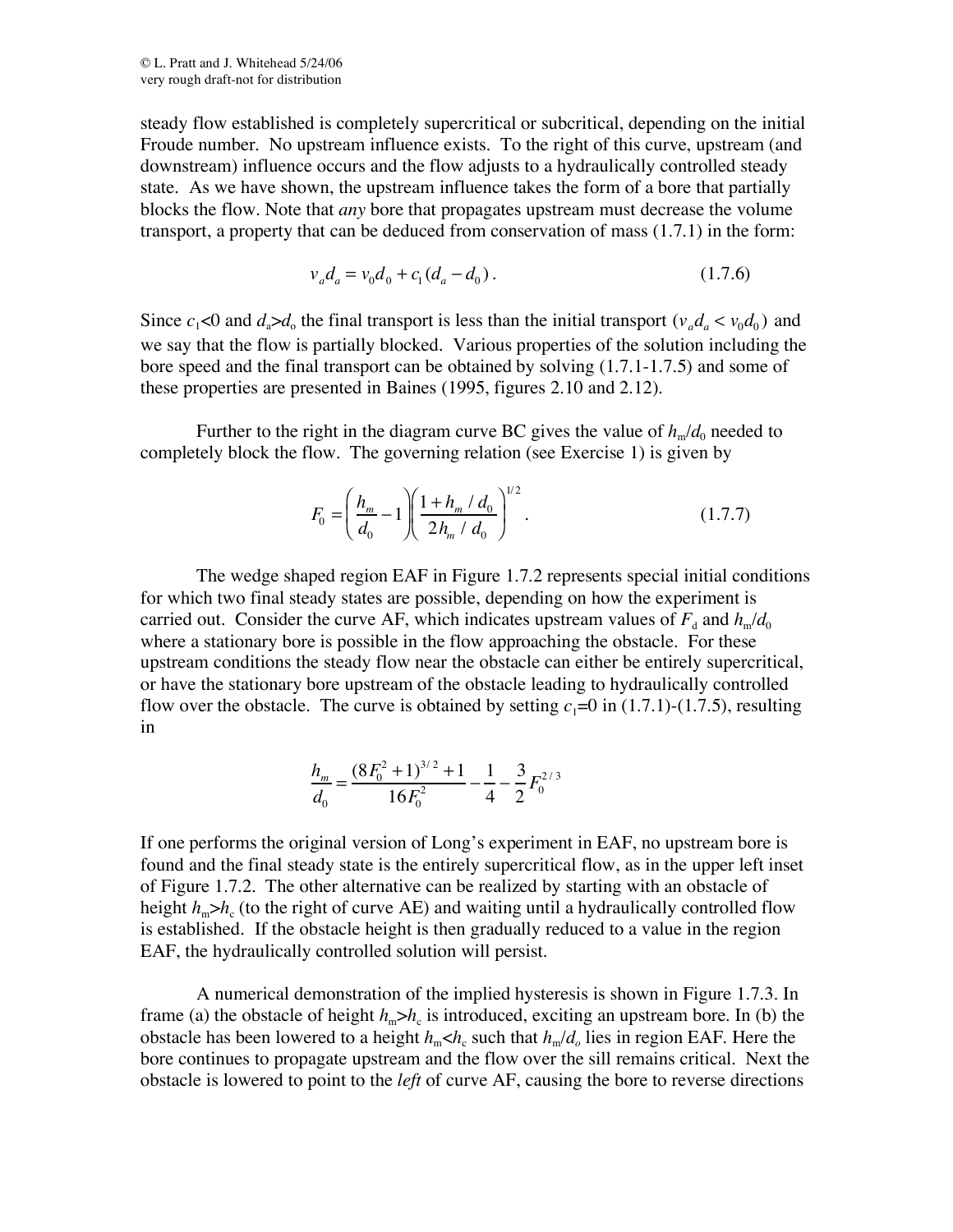and move downstream towards the obstacle (c). Eventually the bore moves past the obstacle (d) and a supercritical state is achieved.

Finally, the curve AD separates flows with and without hydraulic jumps attached to the downstream slope of the obstacle. For initial conditions lying below AD the jump would be positioned on the downstream slope of the obstacle. Above AD the jump would move downstream leaving supercritical flow behind. On AD the hydraulic jump will become stationary at the foot of the obstacle, as shown in Figure 1.7.1b. In order to find the obstacle height at which this last situation occurs one must piece together the segments of steady flow shown at sections 'a', 'b', 'c' and 'd' in the figure. There are 10 unknowns, including the depths and velocities at these four sections, the upstream bore speed, and the obstacle height. Four constraints are provided by the shock joining conditions across the bore and hydraulic jump. Also volume transport and energy (Bernoulli function) are conserved between sections 'a' and 'c' and between 'c' and 'b', providing 4 additional constraints. The final two constraints are provided by the condition of critical flow at the sill and the conservation of  $R = v_0 - 2(gd_0)^{1/2}$  across the rarefaction wave that moves downstream of the obstacle. The algebra involved in the determination of the obstacle height from these ten relations is formidable.

The same sequence of events are seen in a laboratory demonstration that directs a supercritical current up a sloping channel with an open end (Figure 1.7.4). For a small channel slope, the current of dyed water remains in the supercritical state sketched in Slowly tilting the channel to progressively greater slopes is equivalent to gradually increasing  $h_m/d_0$  with  $F_0$  constant. If the slope is increased to the point where  $h_m > h_c$ , a bore forms at the edge of the open end (Panel *b*). The bore propagates to the left, down the slope, and establishes subcritical flow in the channel with critically controlled flow at the exit (Panel c). If the slope is then gradually decreased, this subcritical state persists. Eventually the slope is reduced to the point where bore forms at the source (Panel d). The bore and moves to the right, up the slope, a re-establishes supercritical flow in the channel (Panel e). This experiment is easy to set up in the classroom. All that is required is a small, handheld channel, and a system for circulating the water. The demonstration will show that the stationary upstream jump predicted along the curve AD of Figure 1.7.2 is unstable but can be manually balanced in the sloping channel with a little practice.

## **Exercises**

1. Obtain equation 1.7.7 for the blocking height of the obstacle.

## **Figure Captions**

1.7.1 The various transients generated by the introduction of an obstacle into a uniform stream when  $h_0$  exceeds the critical value  $h_c$  for upstream influence.

1.7.2 The various asymptotic regimes of the Long-type initial-value experiment in terms of the initial conditions.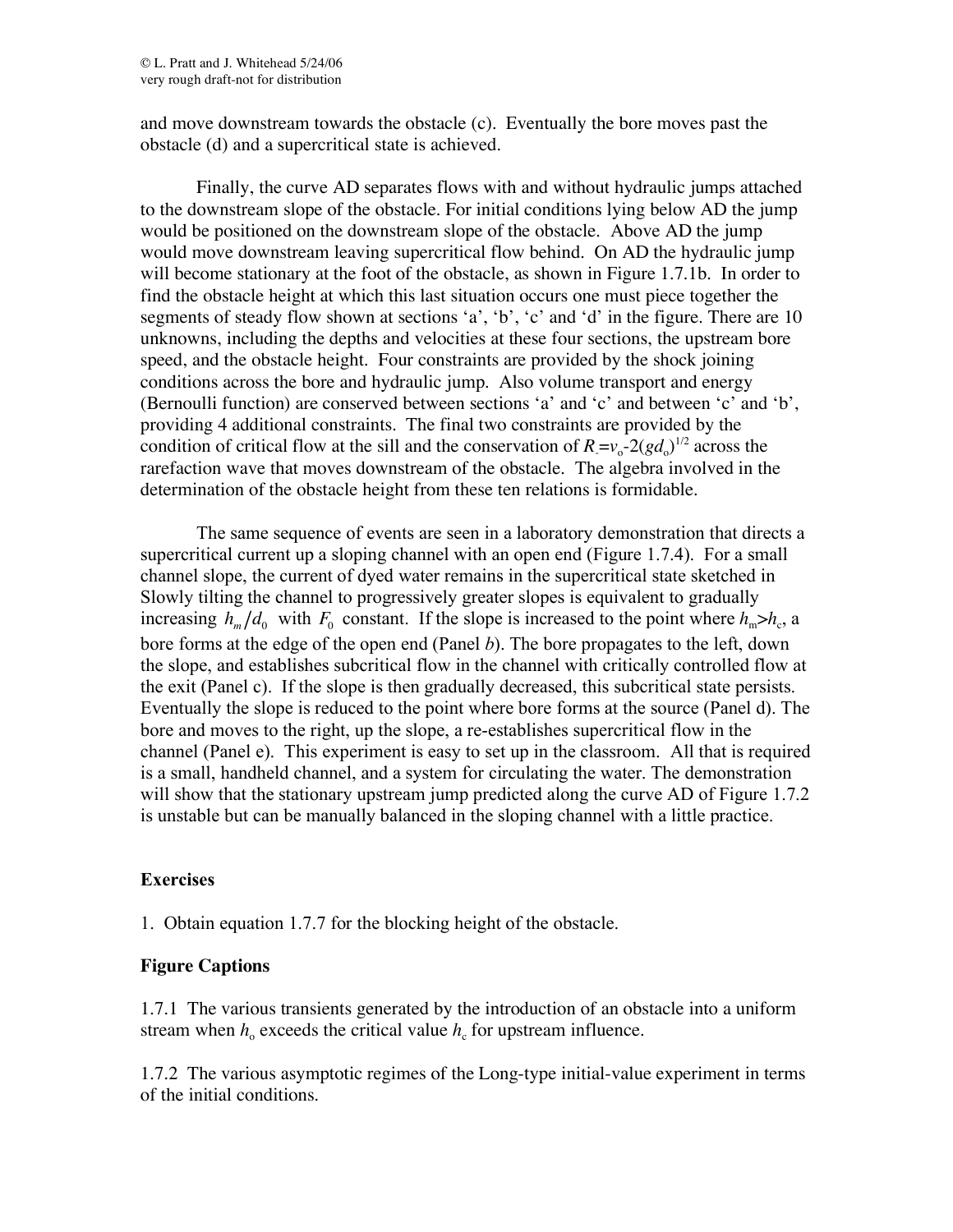1.7.3 Frame *a* shows the evolution of a shallow stream when an obstacle of height  $h_m$  is introduced into a moving stream of depth  $d_0$ , such that the initial conditions lie to the right of curve AE in Figure 1.7.2. The obstacle height is then lowered (Frame *b*) so that  $h_m/d_o$  lies in region EAF. Later  $h_m/d_o$  is decreased so as to lie to the left of curve AF (*c* and *d*). (From Pratt, 1983.)

1.7.4. Photograph of dyed water flowing up a sloping channel and spilling out at the right-hand end. The water is fed by a sluice gate with  $F_0 = 5.6$  from a reservoir on the left. (a) Supercritical flow with  $h_m/d_0 = 7.9$ . (b) A hydraulic jump moving upstream trailed by subcritical flow  $h_m/d_0 = 8.0$ . (c) Subcritical flow in the entire channel  $h_m/d_0 = 6.0$ . (d) A hydraulic jump moving downstream trailed by supercritical flow  $h_m/d_0 = 4.4$ . (e) Supercritical flow in the entire channel a few seconds later. (From Baines and Whitehead, 2003.)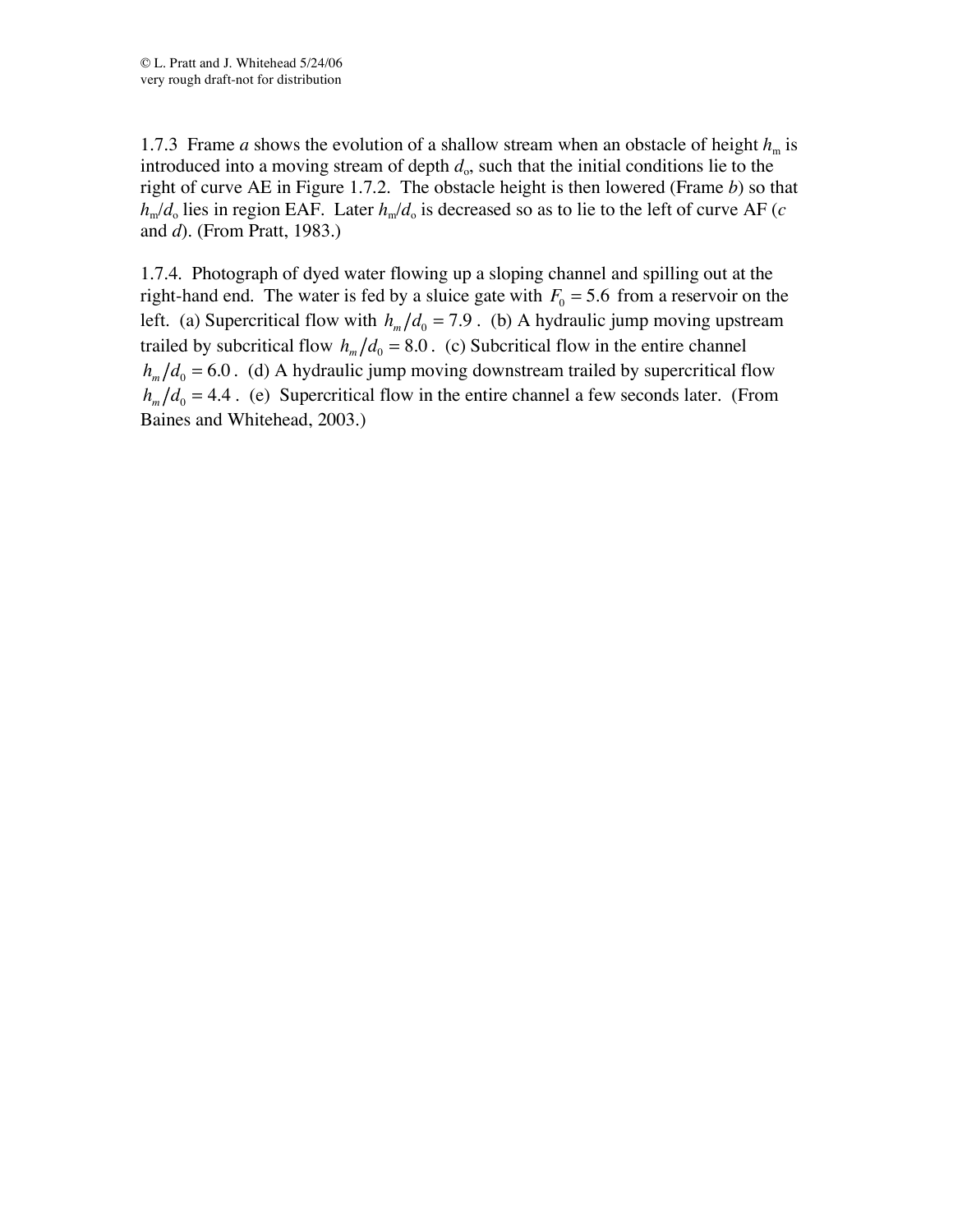

(a)



(b)

Figure 1.7.1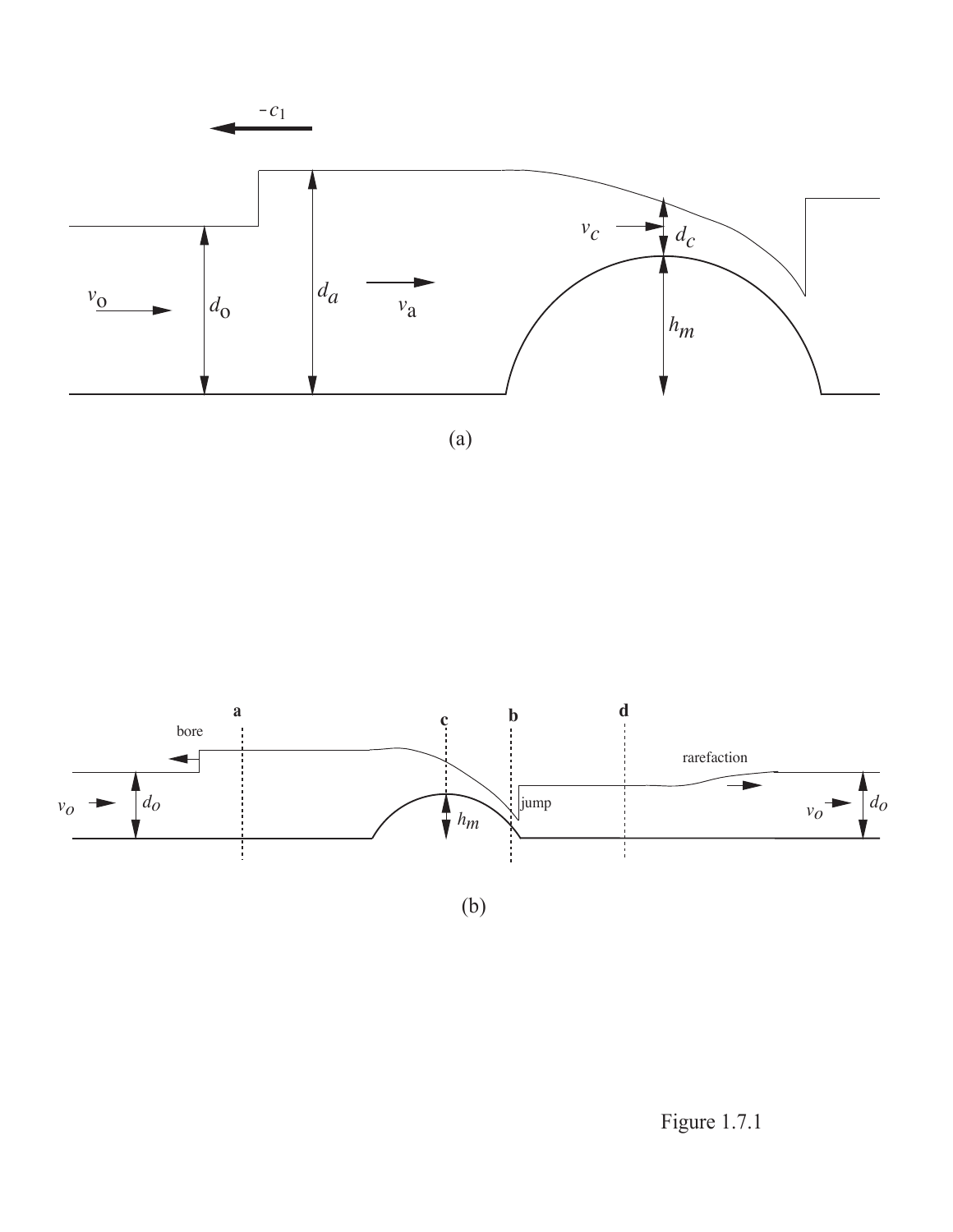

Figure 1.7.2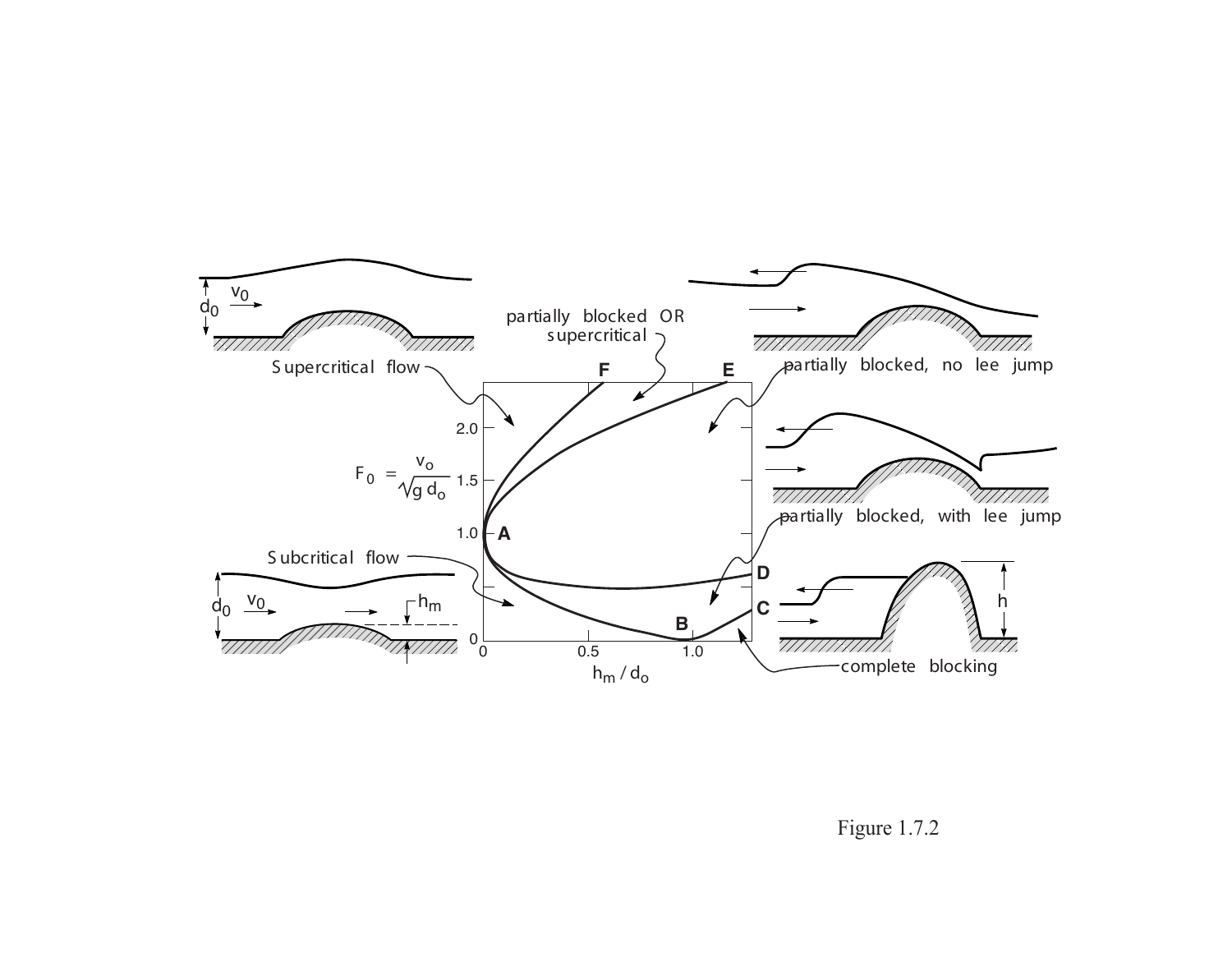